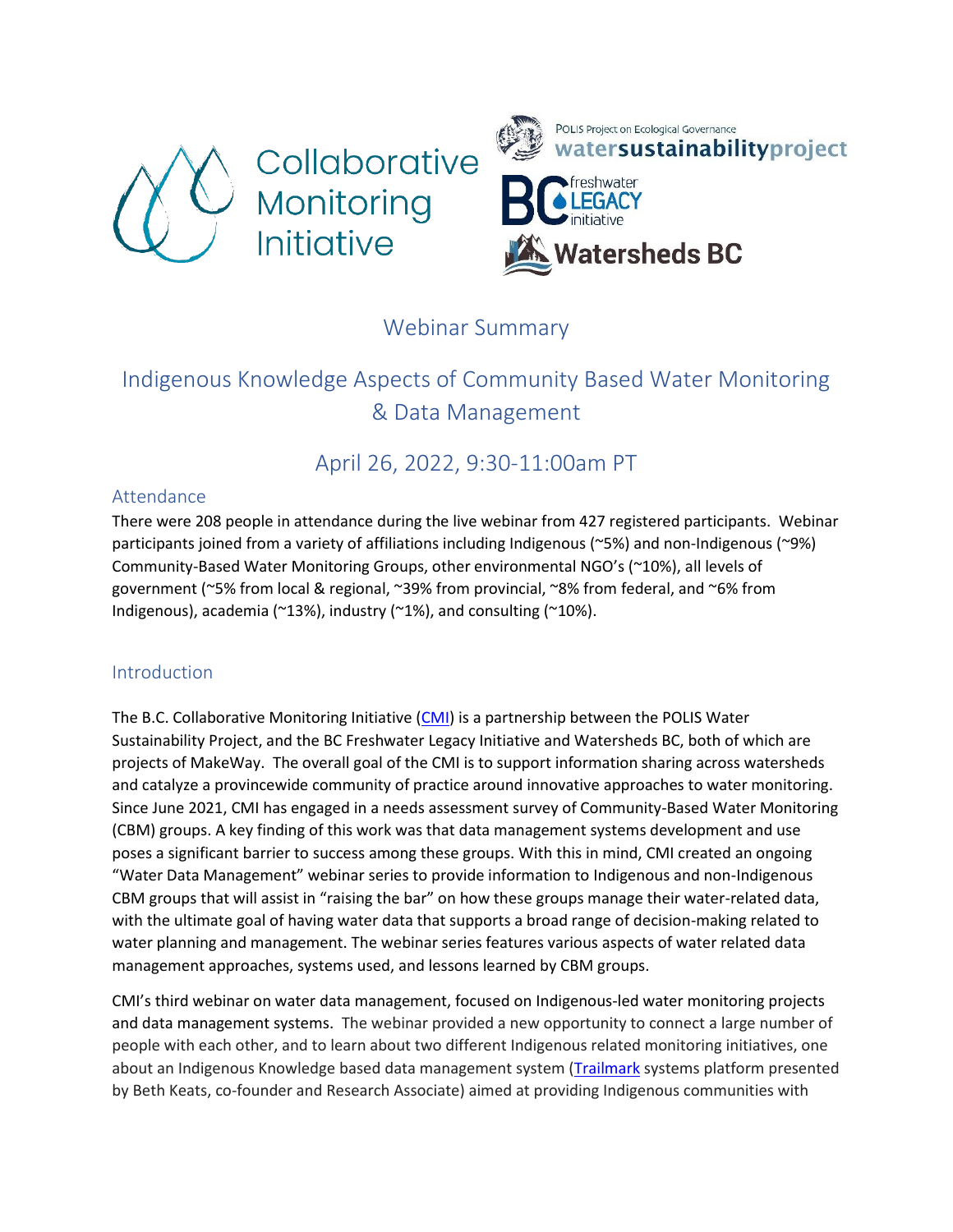information to be used in a variety of decision contexts, and the other about a 7 year journey toward an Indigenous led, multi-Nation salmon focused water monitoring system developed by the Upper Fraser Fisheries Conservation Alliance, [\(UFFCA\)](https://upperfraser.ca/) presented by Michelle Tung (Environmental Project Manager), Rebecca Broadbent (Project Coordinator) and Ashley Raphael (Fisheries Technician [Carrier Sekani Tribal](https://carriersekani.ca/)  [Council\)](https://carriersekani.ca/), including planning, training, operations, geospatial data management system, and decision making components.

In the first presentation, Beth Keats spoke of mobilizing Indigenous Knowledge and the Trailmark app and tool kit [\(Mobilizing Indigenous Knowledge in Resource Management Settings A Practical Guide\)](https://cbmtoolkit.trailmarksys.com/one-page/). Beth presented on some of the ways that Trailmark is used by Indigenous communities to record and use Indigenous Knowledge in community-led resource management and monitoring. Billy Mobley, guardian at [T'Sou](https://www.tsoukenation.com/)-ke Nation, gave an example of how they use the software for their Traditional Knowledge work and what they hope to use it for with regard to water monitoring.

The second presentation by Michelle Tung, Ashley Raphael, and Rebecca Broadbent highlighted a case study by Upper Fraser Fisheries Conservation Alliance (UFFCA) linking water quality monitoring and decision-making. UFFCA is an Indigenous technical organization that works to advance the collective interests of Upper Fraser First Nations in fish, fisheries and fish habitat. In 2015, partnering Nations asked the UFFCA to coordinate a watershed-based water quality and quantity monitoring program in the Nechako watershed (approximately the size of Vancouver Island) to support fish and habitat priorities. Seven years later, this program is one of the most extensive Indigenous-led water monitoring programs in B.C. Their young team members have built extensive skills and experience in extreme conditions, and become experts in their field, now providing training and mentoring to other Indigenous groups. The data generated has already been used to support salmon recovery and habitat restoration efforts (emergency enhancement, water storage), and they are now tackling data management to advance Indigenous data sovereignty, and support Indigenous-led decision-making, including the implementation of Indigenous law.

Presentations were followed by participant questions and views on community-based water monitoring data management.

Please complete our Webinar feedback survey: <https://www.surveymonkey.com/r/5KFFPJX>

## Guest Speakers

**Moderator:** Ania Javorski, Collaborative Monitoring Initiative Coordinator

#### **[Part 1 Trailmark Software and Indigenous Monitoring Presentation](https://sparkjoy.org/polis/files/2022/05/Trailmark-Software-and-Indigenous-Monitoring-Presentation-for-CMI-Webinar-April-26-2022.pdf)**

Through her role as a founding partner and research associate at Trailmark Systems' Victoria office, Beth Keats has been in the vanguard of the development of technical tools and methodologies to link Indigenous Knowledge with science-based resource management and shared decision-making. Beth has been pivotal in developing end-uses for community-based research programs, tying Traditional Knowledge research to specific applications in impact assessment, cumulative effects studies, and resource management decisions. Her strength and experience are in linking research methodologies with the implementation of Indigenous rights-related case law and policies.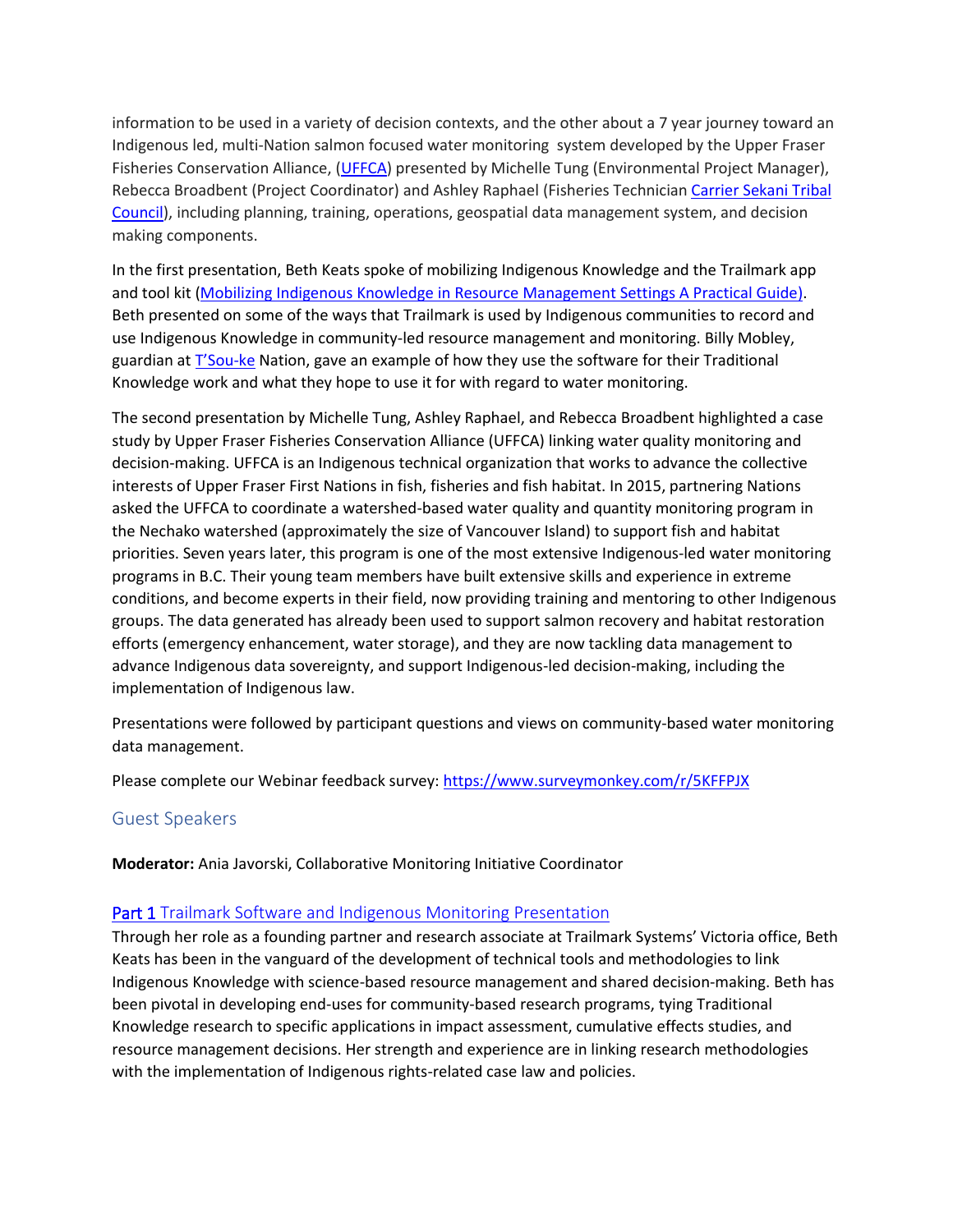As co-founder and director, Beth leads social science research, communications, and engagement with Indigenous and territorial, provincial and federal government agencies, with a focus on issues of natural resource management and Indigenous rights. She also designs and manages traditional land use and knowledge studies, impact assessment, community-based monitoring, resource use analysis and harvest studies to guide and support complex projects and community and regional-level decision-making. Beth carries out the development of community-based research programs to provide information based on the categories of rights contained in UNDRIP, as well as to implement Traditional Knowledge policy and protocols, and principles outlined by the Impact Assessment Agency of Canada.

Trailmark is a web-based software for communities to collect local expertise about the environment, manage historical and current land use and traditional knowledge information, and monitor environmental change – all in one place. Trailmark offers web-based GIS, mobile data collection, a web survey tool and digital file storage in an integrated, easy-to-use platform. Trailmark is intended to arm communities with valid, high-quality land-use data accessible at any time through a secure, simple web interface.

Trailmark Mobile is an all-in-one mobile data collection app for iOS and Android that lets you collect scientific and cultural resource field data, manage other assets, ground-truth interview results, conduct field surveys, and monitor whatever you want. It's easy to learn, easy to deploy, and there's no need for any data transfer work at the back end. You can create custom data forms in your Trailmark web account and push them out to your smart phone, tablet, or other mobile device. Data collectors can use the simple interface to document land use and observations with rich, real-time data, including voice recordings, photographs, GPS tracks, and more – all in the field. When Mobile users return or are back in cell range or have a Wifi connection, data can be manually synced with your Trailmark web account. With Trailmark Mobile you can also upload spatial features to your mobile base map (e.g. for ground truthing) or automatically send your location data to your web account so others know the real-time location of data collectors in the field.

The Trailmark platform was described in terms of:

- Capabilities: mobile/electronic information gathering, housing, and interpreting many types of quantitative and Indigenous Knowledge based information gathered by Indigenous communities, geospatial capabilities for discovery, location context and integration across data/information types
- Adherence to principles of data sovereignty (ownership, control, access/sharing/use)
- An example presented by Billy Mobley of how the T'sou-ke Nation is using the Trailmark platform in their Guardian program - marine use studies in which old and new information is linked through georeferencing to provide a picture of changing environmental conditions.

#### **[Part 2 UFFCA Water Monitoring Presentation](https://sparkjoy.org/polis/files/2022/05/UFFCA-Water-monitoring_CMI-webinar_Apr2022_final.pdf)**

Michelle Tung is a settler, born and raised on the west coast, who followed her passion for biology and salmon all the way up the Fraser, and for the last decade has worked on behalf of Upper Fraser First Nations to advance their priorities in fish and fisheries. A career highlight has been overseeing the growth of the UFFCA water quality program, and with it the skills and expertise of her young colleagues! Michelle splits her time as a UFFCA project manager, and Fisheries Strategic Lead for the Tŝilhqot'in National Government.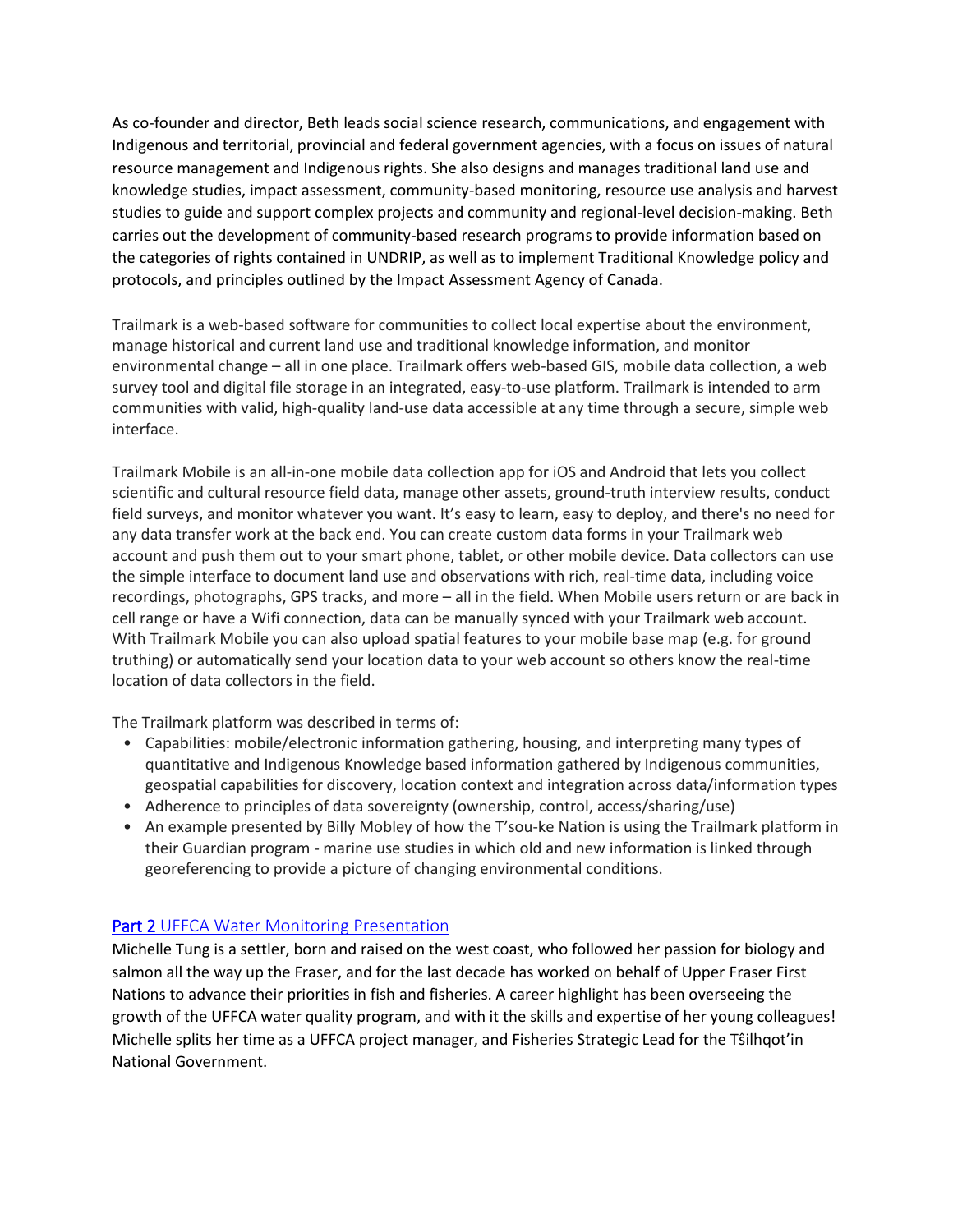Rebecca Broadbent is from Nadleh First Nation and is the water monitoring project coordinator for the UFFCA. She studied Natural Resources and Forest Technologies at the College of New Caledonia. In her professional career she has been focusing on water monitoring and management, ecosystem-based studies and fish habitat restoration projects. In her spare time Rebecca enjoys learning about traditional medicines with her kids.

Ashley Raphael is from Saik'uz First Nation. She has been working on fisheries and water management projects in the Nechako watershed for over a decade and is a founding team member on the UFFCA water monitoring program. Ashley is an excellent problem solver in the field and knows how to keep crew morale high even when it is freezing cold and long days. In her downtime Ashley enjoys creating First Nations beadwork.

UFFCA described capacity and competency building in the context of a partnership arrangement among a number of Upper Fraser basin Indigenous groups (see [https://upperfraser.ca/members.html\)](https://upperfraser.ca/members.html) and their individual monitoring needs related to cumulative effects management, and key monitoring components. There are now up to 7 years of data at 21 stations in the Upper Fraser basin. Details of the presentation included:

- Key issue: sustained funding. Some years there has been no outside funding, other years some, but not enough. Startup capital costs were in the \$100K range, with overall initial cost in the \$250K range.
- Progress on Indigenous groups taking control of water issues in their territories (e.g. Development and Implementation of the Yinka Dene Surface Water Policy)
- Understanding of basin specific and shared priorities and challenges
- Filling knowledge gaps (e.g. water quality, water quantity and aquatic habitat) across numerous Upper Fraser sub-basins (e.g. lack of knowledge of conditions of small streams, understanding of landscape and climate change and effects on fish habitat) through culturally appropriate work, and consistent presence in the watershed ("eyes and ears" for the Nations)
- Expansion of the monitoring system (e.g. developing real time monitoring stations and systematic approaches to documenting a variety of changes)
- Constant training and learning, building expertise as knowledge holders, and outreach/education among communities regarding monitoring priorities and activities, involvement of elders
- Information gathered is being used for emergency fish population enhancement (release strategies), water storage regulation to support fish (e.g. Nithi dam, proposed Burns Lake weir), restoration and habitat enhancement planning and forest rebuilding.
- Data management: obtained funding to acquire a lifetime subscription to Aquarius geospatial tools, and ongoing work to create an Indigenous owned data management system.

## Questions and Answers

#### Part 1

1. How does Trailmark take into account the data sovereignty of Nations?

Trailmark was built to support Indigenous Nations in achieving data sovereignty and data governance. We developed it out of the need for a secure platform that is cloud based, password protected, and has user permission levels and customizable data licensing. Trailmark uses Canadian AWS servers for data storage. Each Trailmark Cloud account is private to an individual Nation, and each account is controlled by an administrator from the individual Nation. Data stored in Trailmark is owned by the subscriber. The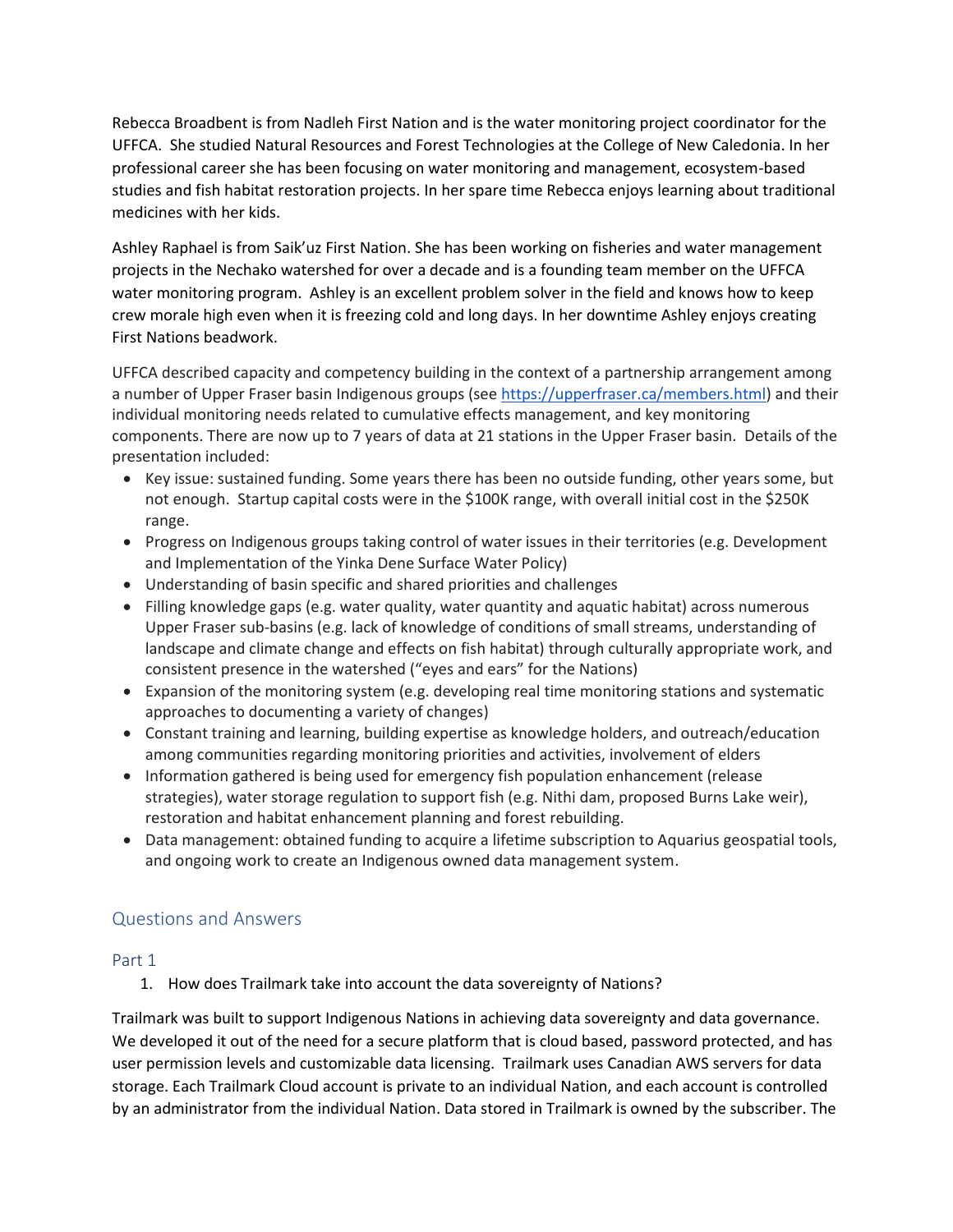administrator can add/remove individuals to access the account, and assign the types of access the individual can have, and the types of activities they can do in the system (guest, participant, researcher/interviewer, administrator). All data stored in Trailmark can be exported anytime. Data is owned and controlled by the subscriber. Trailmark provides storage to keep it safe, daily data back-ups, and the tools to control access, create permissions, and access this data in-house through easy-to-use search functions, visualizations, and analysis tools.

2. Can you share more about the data sharing agreements and the principles of data control, access, ownership? Does Trailmark support the development of data sharing agreements? Is there any feedback from Nations that have used Trailmark regarding data sharing agreements specifically?

When Nations possess and control their own hub of rich information, they need to also develop capacity to manage this data, control who can access it, as well as define the terms through which it will be shared with other parties. With this infrastructure, Nations can also establish governance parameters such as that data from all research conducted in their territories must be stored with the Nation in a format they can access. While the software is built to be the information hub, the consulting part of our company has assisted many Nations with developing their own data sharing and traditional knowledge gathering protocols to reflect the principles of data control, access and ownership. This is a key step in mobilizing this knowledge in decision-making and we assist Nations in this goal.

Further, Nations that sign-up for Trailmark enter into a software-as-a-service agreement with us that contains parameters around the confidentiality of data and data protection between Trailmark and the Nation.

3. For community use, is there a Trailmark usage/licencing cost?

Yes, there is a cost associated to support data storage, daily data back-ups, and tech support. Licensing is pay-as-you-go (monthly or yearly) and there is an option to pause and make dormant the account if needed. The cost ranges between 3000-7000 per year depending on the amount of data you have and the number of features you'd like to use. There is a free version you can download to give it a try before you subscribe. We are available to meet and hear about your needs, answer questions, and show you around the system at no cost.

4. Follow-up: If a Nation wanted to take their data off of the Trailmark system or if the system were to go offline, would the raw data/maps be available to them?

Yes, you can download all your data from Trailmark anytime. Trailmark has had zero downtime since we built it 8 years ago and we consciously push out software updates and bug fixes every two weeks.

5. I am curious, what does Trailmark utilize for geospatial data? Does it use ArcGIS or other similar software? I recently learned of ArcGIS storybook and am curious how they relate.

Trailmark uses Mapbox built into the system. You can upload geospatial data from ArcGIS, or export data to ArcGIS or other GIS systems like QGIS. It imports and exports both .shp files and .kmz/.kml. We are exploring the creation of a storymapping feature with one of our Indigenous partners.

## Part 2

6. How many groups are involved in this program?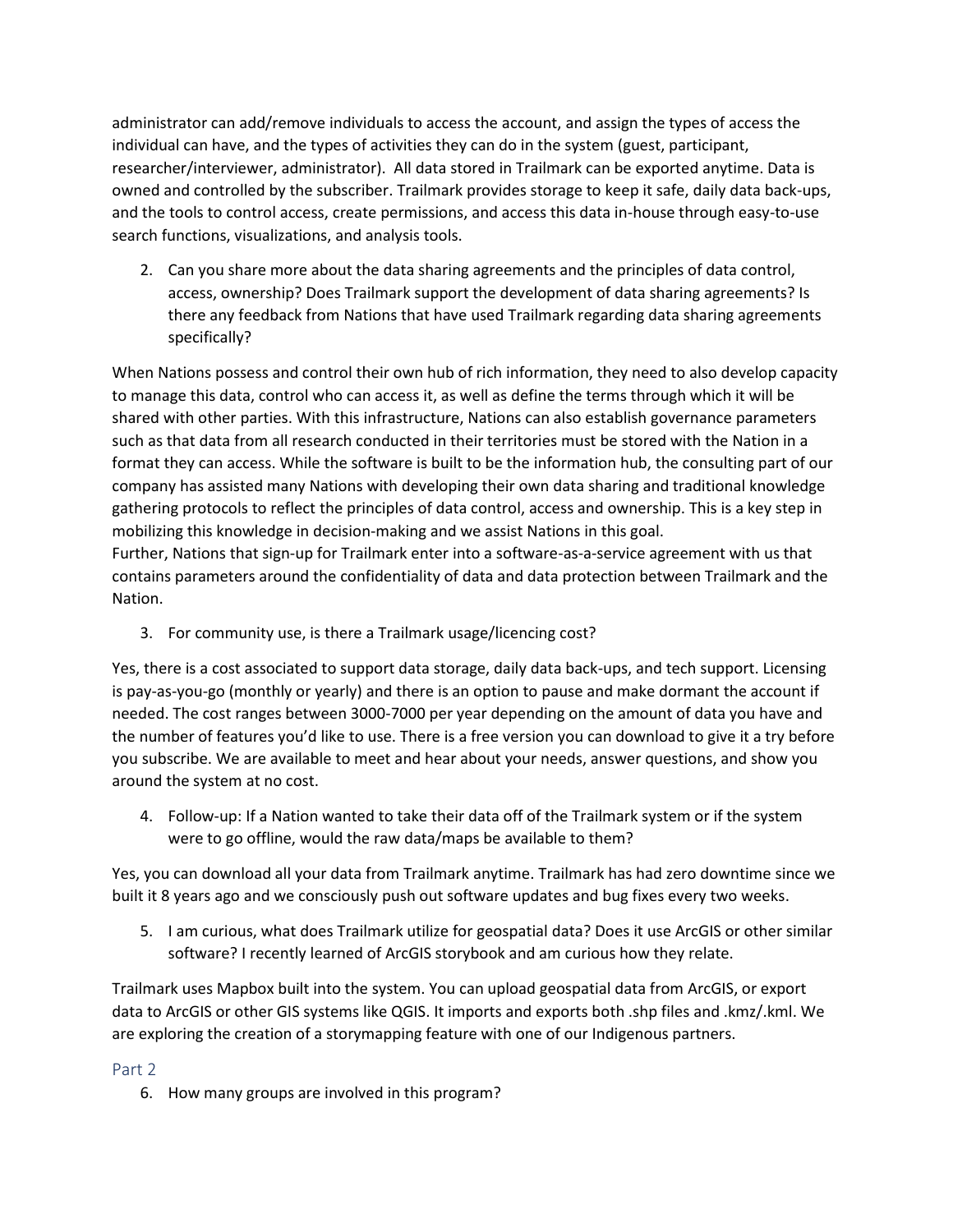We work with the Carrier Sekani Tribal Council which has seven members. We have stations in six of those territories, one is more remote. It has their own program plus two more. Nine communities altogether.

7. Can you provide an approximate annual \$ budget?

Our budget has ranged from zero (that would be the last few years) to the start-up costs were a few hundred thousand dollars. The first year just the equipment alone will run you a hundred thousand dollars just for the basic equipment that you need to do discharge and collect basic information. I would say the first year, I'm going to guess was upwards of a quarter million dollars. And then really tapered off as we've moved more to maintenance as I said, we had a couple years where our budget was zero. We did it through cobbling together time and effort through the UFFCA and all the other organizations contributing their time, expertise, and their knowledge to keep things going. It's really ranged and it's a good question. It's a challenge because we don't have regular funding.

8. What protocols for water quality sampling do you follow?

We use the [Manual of British Columbia Hydrometric Standards](https://www2.gov.bc.ca/assets/gov/environment/natural-resource-stewardship/nr-laws-policy/risc/man_bc_hydrometric_stand_v2.pdf) and the [BC Field Sampling Manual](https://a100.gov.bc.ca/pub/eirs/finishDownloadDocument.do;jsessionid=867E2132152327EDBF5F75B014CE48B8?subdocumentId=1629) (Part E).

9. What is the frequency of monitoring for the various sites? Do folks mobilize themselves to these areas or get supported by UFFCA? or perhaps everything is collected by remote data loggers?

The crew visits these sites at a minimum of twice each year during the open water (no ice) season. In a typical year they usually visit each site 4-5 times. The crew mobilizes themselves to site and mileage is reimbursed. This is either personal vehicles or trucks from partnering Nations. There are data loggers that continuously collect data at these sites, but the crew also visits each site multiple times per year to collect manual measurements. The continuous data collection does not mean anything without being correlated and/or checked against the measurements they take on site.

10. Indigenous peoples have often had to express themselves in ways that conform to the institutions and practices of western knowledge systems rather than to their own beliefs, values, and practices. Do you have any examples of projects or programs where Indigenous Peoples have developed/revitalized their own systems that center Indigenous ways of knowing and being?

A project that has been one of my number one favorites as part of the of UFFCA has to support Rebecca's Community [Nadleh](https://www.nadleh.com/), Ashely's community [Saik'uz](https://www.saikuz.com/) and [Stellat'en](https://www.stellaten.ca/) First Nation in their implementation of th[e Yinka Dene Uza'hné surface water law](http://darac.sg-host.com/wp-content/uploads/Yinka-Dene-Uzahne-Surface-Water-Management-Policy-March-18-2016-00303183xC6E53.pdf) - an expression of Indigenous values for water. Indigenous law for the first time put into writing and into English and then translated for the Western audience. If you look at that very brief document, it is basically a step-by-step guide to government and industry on how do you implement Indigenous law? How do you work with us in a way that follows our laws and the work that we continue through the UFFCA as a bit of a coordinator, working with and to support Saik'uz, Stellat'en and Nadleh to develop tools so that they implement the law consistently. The Yinka Dene water law in short is a system of classifying water bodies or watersheds according to conservation and use Etc. These territories are very close and have a lot of overlapping territory. How can you build tools that really allow the law to be best implemented using best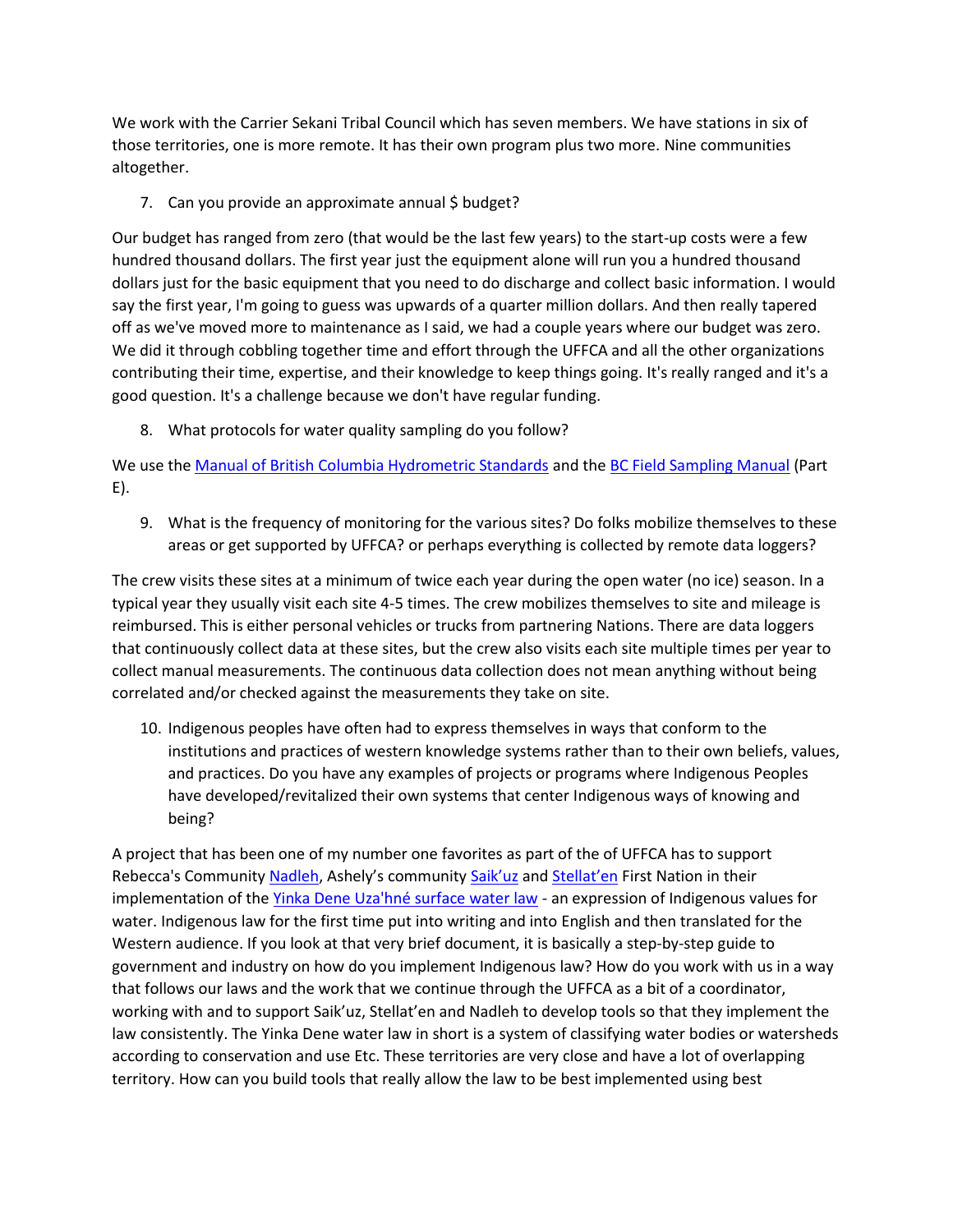information that will result in the best outcomes. So that's probably one of the more obvious examples that I'm directly involved in.

11. In addition to your water monitoring, are you developing programs for preservation, enhancement, and conservation of your watersheds as a result of this program?

That's a huge range of things and the short answer is yes. I wouldn't say it's directly a result of this work. This work has gone in tandem with so many things that Rebecca and Ashley's communities have been working on. They signed this ground-breaking reconciliation agreement. There's been tremendous work being done by their individual Nations and collectively to advance many of those things and the connections with this water. I mean, we are definitely still just a small water program, and generate a very specific kind of information, but we definitely see the linkages between this baseline information. You need to know what's happening in your territory and how it can support the many other things that are happening. I know that with Saik'uz, they are doing tremendous work on forestry rebuilding, restoration, and habitat planning. Tremendously innovative work. The region is really looking at forestry rebuilding initiatives.

My community of Saik'uz, we're definitely working on rehabilitating our forests. A big part of that is being First Nations led, we have monitors who go out on the land regularly to help that process. It's so important for our people to be on the land, collecting this data for our people.

12. Do you produce discharge data under ice conditions or beaver conditions?

I believe the first couple of years we did but we haven't in a couple of years. There was a time where we didn't have a lot of funding, so we did bare bones kind of collections and we had to prioritize certain streams for a period of time. I'm sure we'll end up doing more ice conditions soon, but not at this time.

13. Is any of work to develop a data management strategy connected to the First Nations Information Governance Center?

We do not have connections to the First Nations Information Governance Center.

14. What is the role of elders in the overall operating of the program?

When we can, we do get Elders to come out when we're doing anything at the Endako and Burns Lake East sites. We have the trapline holder and well, both Pius and Robert Charlie come out and assist us with anything that we could get them to help us with. They enjoy coming out and helping us. We try to involve them when we can. When we had more reliable funding, we had the resources to be able to engage much more proactively with every single Community we work with and the last few years plus Covid has made that more difficult, but we are grateful for the opportunities to [HWI.](https://healthywatersheds.ca/) And one of the things we're really want to focus on the next year is really reengaging those direct relationships with the communities and getting them out in the field with us.

15. Can you share the name of the Indigenous Values for Water program that you just spoke of?

The Yinka Dene 'Uza'hne' Water Law - this is the water management regime enacted by Nadleh Whut'en and Stellat'en in 2016, and adopted by Saik'uz First Nation soon after. Please see the link below for details and resources.

<http://carriersekani.ca/yinke-dene-uzahne-guide-to-surface-water-quality-standards/>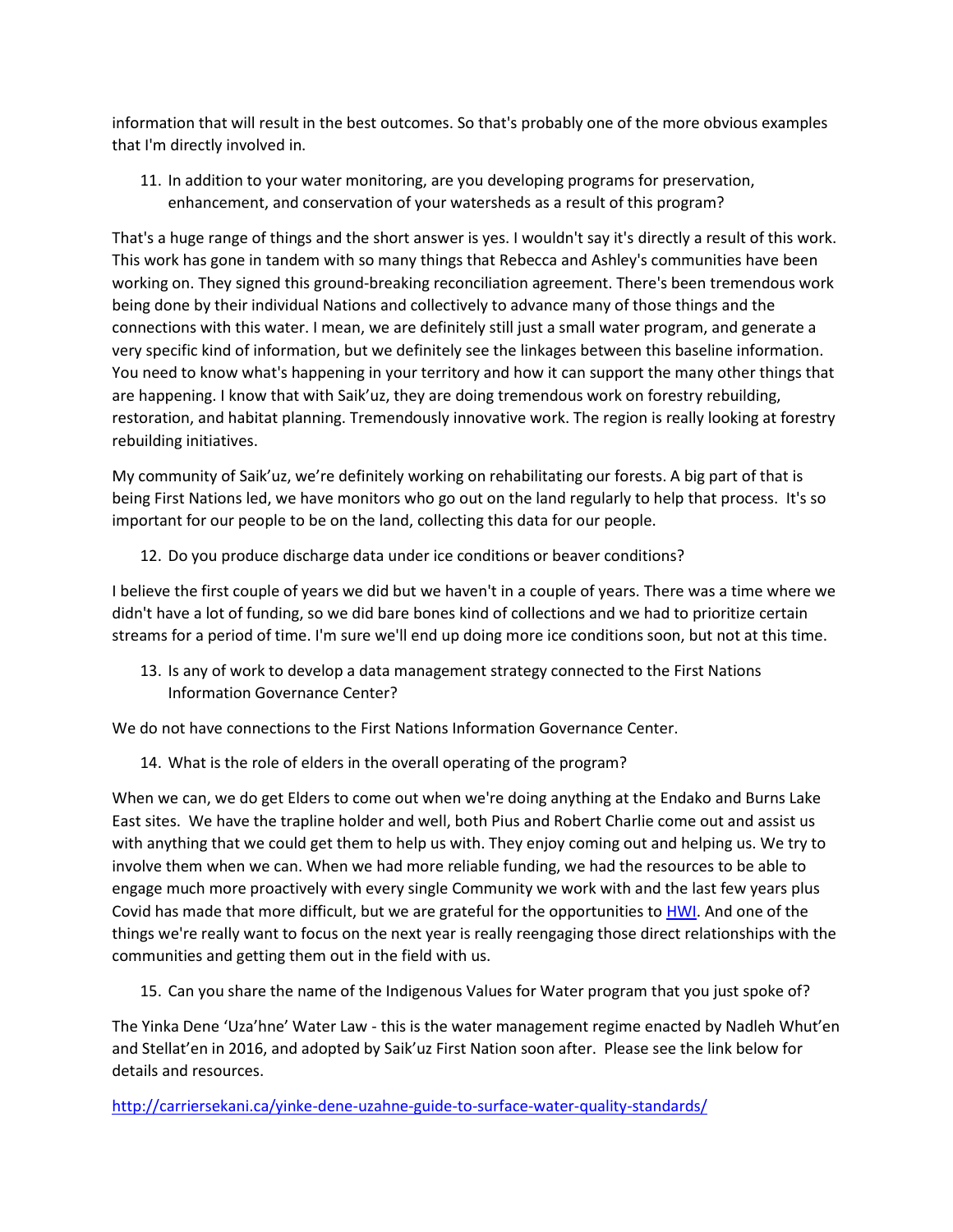16. Can you provide a summary of the data management system that is used by UFFCA for the water quality/quantity monitoring program?

We are in the process of adopting a data management system  $-$  it is a software specific to water quality and quantity, called "Aquarius". We have access to this software because the UFFCA applied for and won a lifetime subscription to this software, that would typically not be affordable/accessible for an indigenous, non-profit organization.

# Chat content of note:

- Terrestrial Cumulative Effects Initiative (TCEI) and the Aquatic Habitat Restoration Fund (AHRF) are current funding opportunities for Indigenous-led projects related to mainland freshwater and terrestrial cumulative effects and fish habitat restoration.
- Okanagan Nations Watershed s program is very similar, and there may be opportunities for learning from each other (see [https://www.syilx.org/projects/\)](https://www.syilx.org/projects/)

# Webinar Poll Results

- 1. What type of affiliation are you from?
	- a) Indigenous Community-Based Water Monitoring Groups (~5%)
	- b) Non-Indigenous Community-Based Water Monitoring Groups (~9%)
	- c) other environmental NGO's (~10%)
	- d) Local & Regional Government (~5%)
	- e) Provincial Government (~39%)
	- f) Federal Government (~8%)
	- g) Indigenous Government (~6%)
	- h) Academia (~13%)
	- i) Industry (~1%)
	- j) Consulting (~10%)

#### 2. Are you aware of the Trailmark data management system?

- a) Have not heard of it (~74%)
- b) Heard of it have not used it  $(^{218\%})$
- c) Our organization uses the Trailmark app (~3%)
- d) Interested in learning more about it (~9%)

Which features of Trailmark are you most interested in hearing about?

- a) Mobile data collection (~49%)
- b) Community engagement mapping surveys (~54%)
- c) Archive, organize and search past research recorded information (~38%)
- d) Indigenous knowledge and oral history mapping (~50%)
- e) Web mapping bringing together various spatial datasets in a searchable way (~26%)
- 3. Does your data management system include any of the following:
	- a) Indigenous Knowledge (~19%)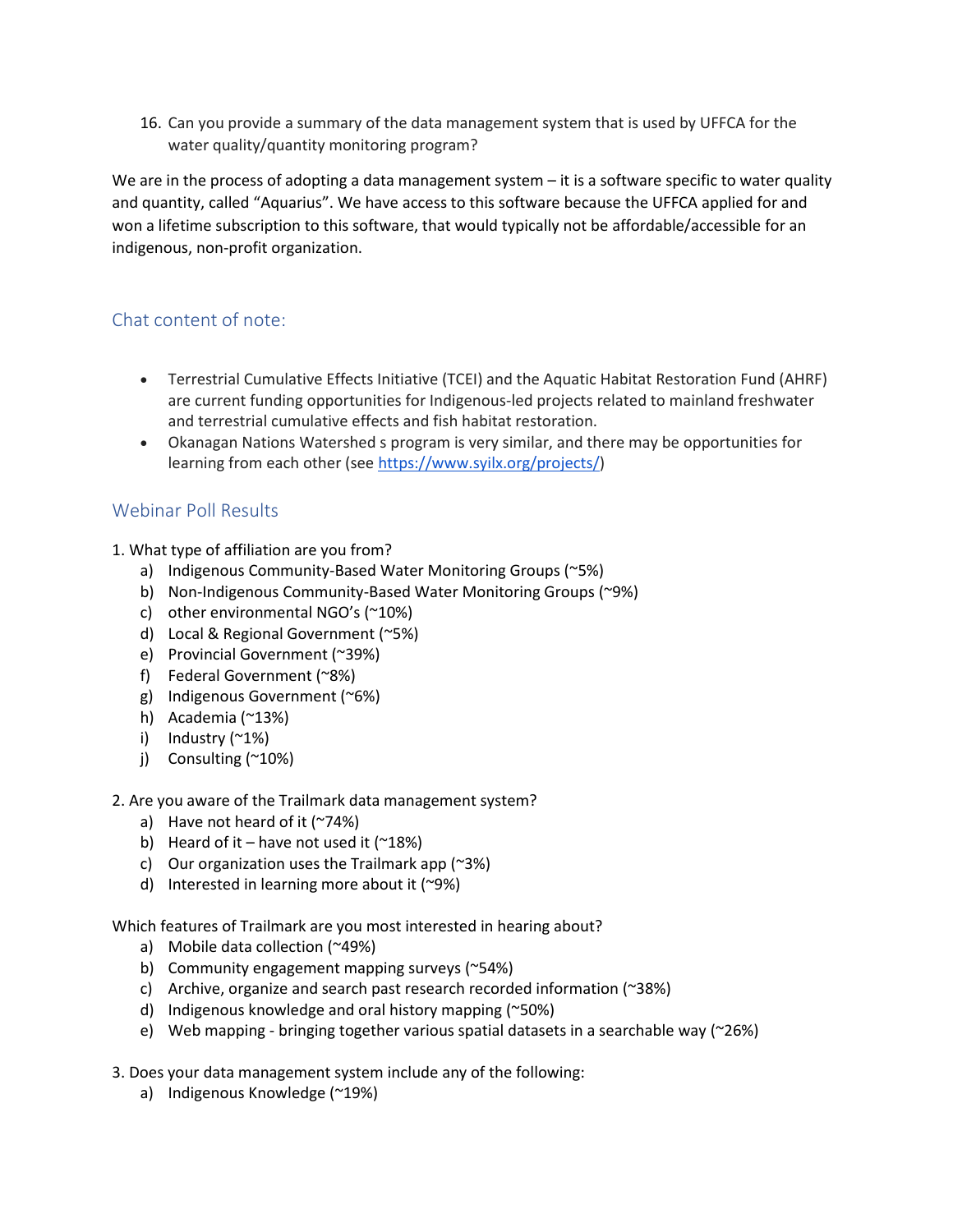- b) geospatial capabilities (~44%)
- c) integration with any other data systems  $(28%)$
- d) "off the shelf" software as a service platform (~11%)
- e) custom designed/built platform (~29%)
- f) amalgamation of available software products (e.g. R or other statistical software, MS Word, Excel, etc.) (~25%)
- g) I do not use a data management system  $($ ~38%)
- 4. Does your existing data management system meet your current needs?
	- a) Yes, our existing data management system meets our needs (~26%)
	- b) No, need to improve our existing data management system (~74%)

Are you are planning to:

- a) Upgrade to a more capable system (~52%)
- b) Include Indigenous Knowledge (~57%)
- c) Get more training in data management planning (~44%)
- d) Get more training in data management system development and operation (~42%)

#### **Resources**

Find the ancestral place name of where you live - <https://native-land.ca/>

[Exploration of Indigenous Knowledge in Community-Based Monitoring Initiatives: Challenges](https://viurrspace.ca/bitstream/handle/10613/23273/Keats_royalroads_1313O_10683.pdf?sequence=1)

[and Recommendations](https://viurrspace.ca/bitstream/handle/10613/23273/Keats_royalroads_1313O_10683.pdf?sequence=1) - Thesis by Beth Keats

[Indigenous Knowledge Mobilization](https://curn.trubox.ca/become/indigenous-knowledge-mobilization/) - This page explains practical guidelines for sharing your results if you are a researcher working within an Indigenous community, with Indigenous methodologies or if you are just curious as to how to begin to approach sharing knowledge ethically within these situations.

[A Community Guide to Protecting Indigenous Knowledge](https://publications.gc.ca/Collection/R2-160-2001E.pdf) Simon Brascoupé and Howard Mann Editor: Edwinna von Baeyer June 2001.

[Laying the Groundwork: A Practical Guide for Ethical Research with Indigenous Communities](https://ojs.lib.uwo.ca/index.php/iipj/article/download/7516/6160/13609)

[Indigenous Corporate Training](https://www.indigenousrelationsacademy.com/) - provides training to get everyone Working Effectively with Indigenous Peoples® in their day-to-day jobs and lives.

Resources that are helpful for learning what it means to be culturally sensitive when engaging with Indigenous communities. This is one example of a publicly available resource: <https://indigenousawarenesscanada.com/>

OCAP training to understand important factors when working with Indigenous data (including data collected in partnership with Indigenous groups)[. https://fnigc.ca/ocap-training/](https://fnigc.ca/ocap-training/)

For general knowledge about Indigenous history, culture, issues in Canada, "Indigenous Canada" is a free web course from UofA, appropriate for anyone in Canada. [https://www.ualberta.ca/admissions](https://www.ualberta.ca/admissions-programs/online-courses/indigenous-canada/index.html)[programs/online-courses/indigenous-canada/index.html](https://www.ualberta.ca/admissions-programs/online-courses/indigenous-canada/index.html)